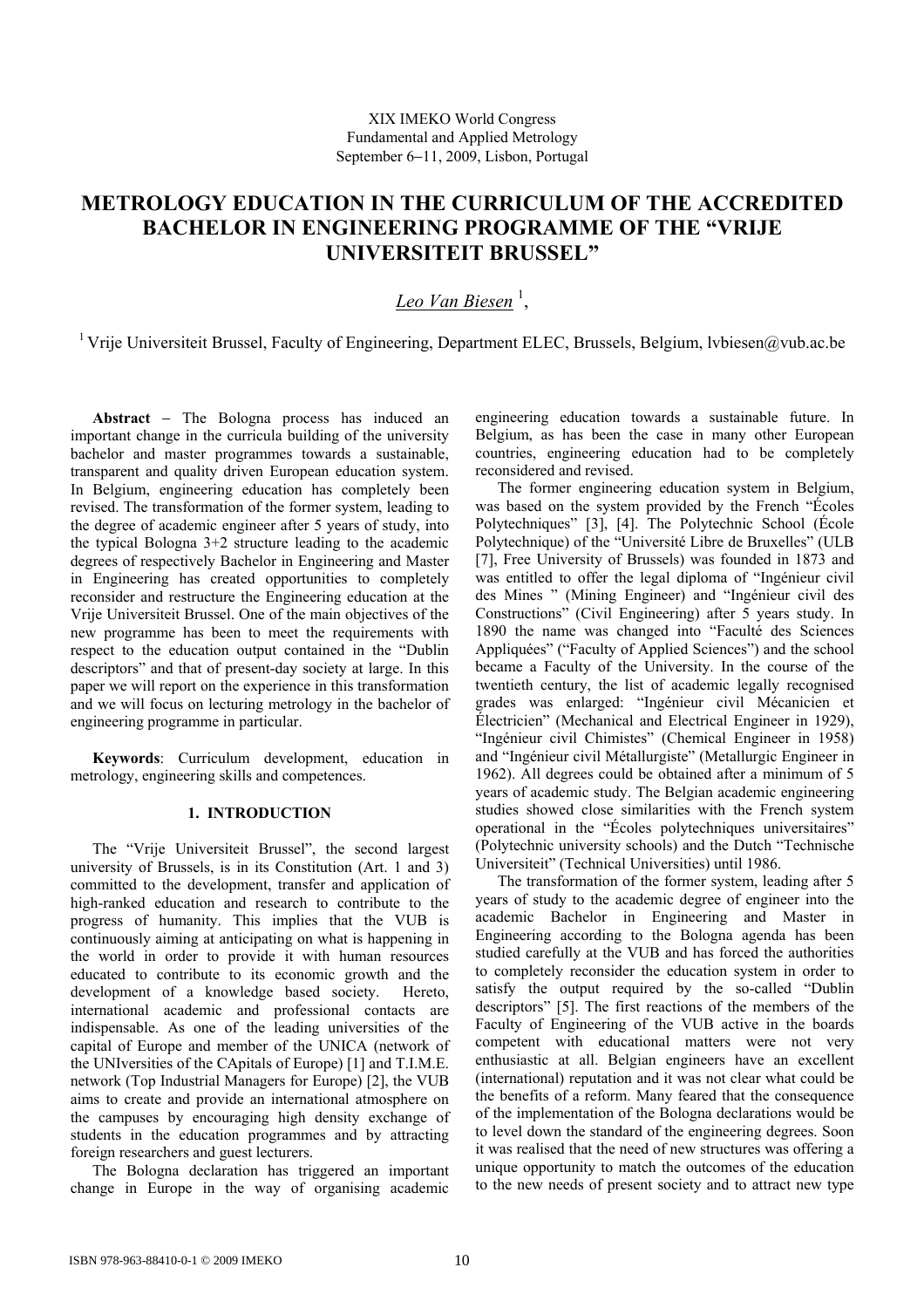of students. It was decided, therefore, to focus on those issues which would turn the reforms into benefits.

The transformation of the engineering education at the VUB has been based first on a critical analysis of the requirements of the new Bachelor-Master structure, as was imposed by law in the Flemish and French Communities in Belgium. But it was based also on consultation with alumni using polling surveys, self assessments including S.W.O.T. analysis and assessments by the education authorities (VLIR-VLOA Flemish – Dutch inspection commissions) held in 2004 and 2007. In the coming sections, the experience gained in the process of realising these drastic fundamental modifications of the Engineering curriculum of the VUB, will be shared and, in particular, attention will be paid to the introduction of metrology and measurement science education in the curricula of the offered bachelor of engineering programmes.

#### **2. OBJECTIVES OF THE BACHELOR IN ENGINEERING EDUCATION PROGRAMME OF THE VUB**

The general objectives, aimed final qualification terms and the vision regarding the education of the current VUB program of Bachelor in Engineering are partly based on the previously operational two year candidature system, but have been fundamentally transformed for the current Bachelor-Master degrees. In particular, attention was paid to the introduction of the educational vision of the VUB authority, which focuses on competence acquisitions, and with the recommendations expressed by the VLIR-VLOA assessment commission of 2004. Compared to the objectives of the former Candidature – Civil Engineer (ir.) programs, those of the Bachelor-Master have been targeted more intensively towards the development of critical reflections regarding the acquired competences, towards skills and attitudes necessary to grow towards the profession of an academic engineer, towards research competences, management techniques and presentation and discussion skills.

The academic engineering education at the university aims at the formation of young persons to contribute efficiently to the design, realisation and support of sustainable projects with a scientific and/or technological content for the benefit of the fast evolving modern society. The bachelor education program, therefore, has the aspiration to train the students to become critical, conscious and engaged engineer scientists in a spirit of liberal examination from a non-dogmatic and pluralistic vision towards society and the chosen engineering specialisation field, with emphasis on the sustainability of the solutions, ethics and awareness of the implications to the environment.

This implies that a student should be able to follow an academic educational program that attempts to:

• Ensure a general, broad and in depth basic education, where emphasis is not put to overspecialisation;

• Provide a close relationship with and feedback from scientific research and the industrial field of the profession;

• Make the students acquire not only scientific perceptions, but also a broad scientific culture with accents on autonomy, creativity and inventiveness.

Moreover, the educational program encourages the development of attitudes that will enable future engineers to take responsibilities in a team and to reflect about the impact of their work. Social and language abilities, particularly for international literature investigations and autonomous assignments, therefore, should be encouraged. Likewise, one can state that an academically formed engineer:

- In addition to solving purely technological questions, should be able to delimit and formulate his tasks in order to submit these to a critical examination and the check the solutions for their sustainability and social relevance;
- Should apply oneself to a simultaneous horizontal broadening and vertical deepening of his discipline within a continuously changing society and industrial context, in a multi disciplinary and international environment. Lifelong-learning has become an indispensable component in the life of an engineer.

An elaborated list of the aims and end terms (acquired competences) of the bachelor in engineering programs of the VUB is available from the faculty website [6]. They can be summarised as follows:

- To ensure that students have acquired general and scientific competences which characterise academic education;
- To supply the common fundamental knowledge, skills, attitudes and ethical concerns, which are peculiar for the profession of an engineer;
- To enable future masters in engineering to choose their additional specialisation adequately by developing systematic knowledge of the kernel elements of the different disciplines of the profession of an engineer, including discussions about the most recent developments in these fields;
- To provide the specific foreground knowledge required to continue the studies in a specific master in engineering program in the home country and/or abroad;
- To present the basis for life-long-learning.

## **3. IMPLEMENTATION OF THE BACHELOR IN ENGINEERING PROGRAMME AT THE VUB**

The bachelor programme is accessible to all students having finished their secondary school. At the end of the bachelor studies students should possess a broad basis of skills and knowledge for their continuation in an engineering master programme. The programme is structured such that milestones in the development of competences can be defined after each semester of the Bachelor education. They are summarised below [8]:

First semester:

In general, the first semester starts on the last week of September and accounts 13 weeks. In the courses "Engineering skills" and "Informatics with programming project" the basic competences that every engineer should possess are instructed. These are: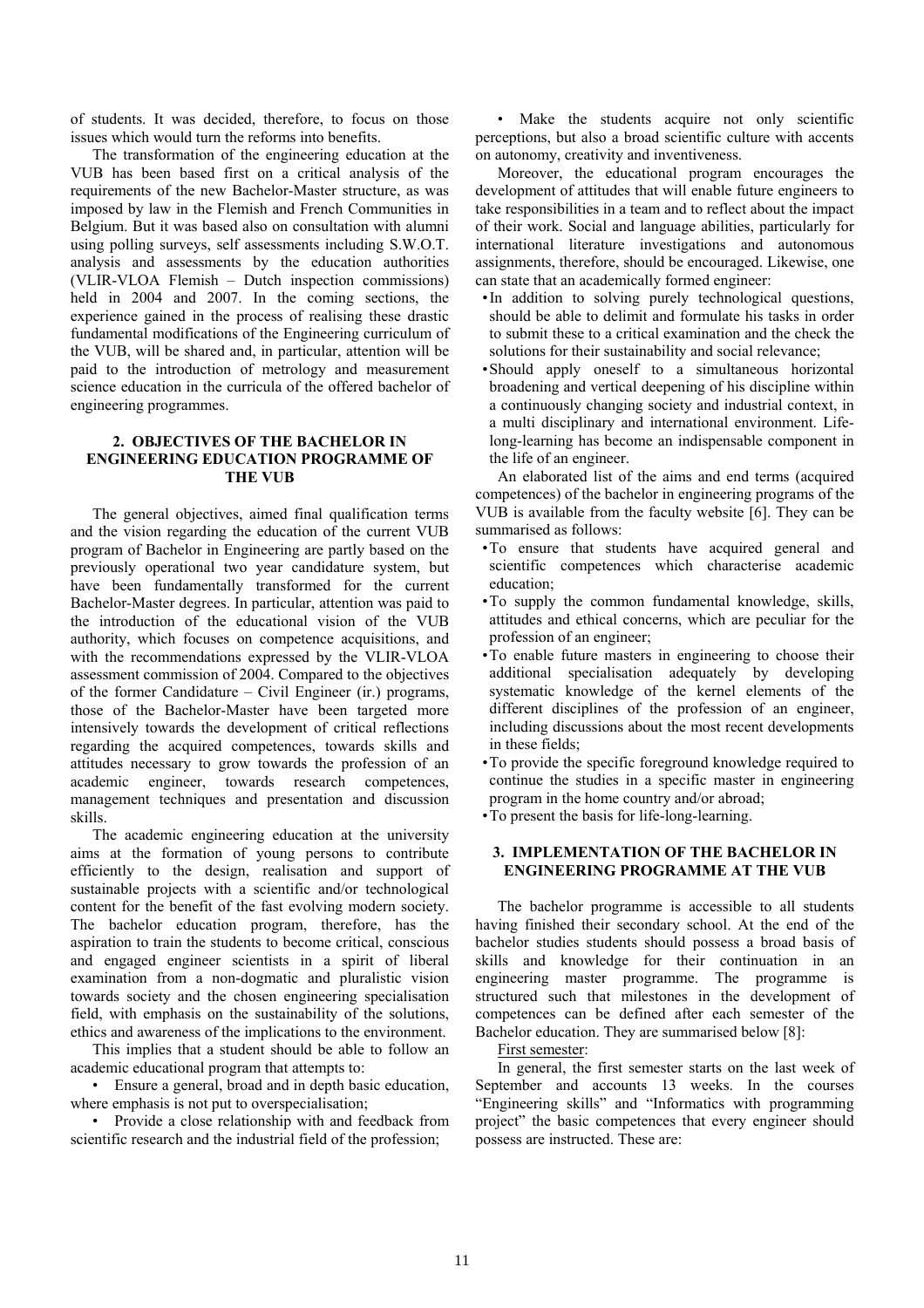• "Mathematical calculus": series, derivatives, integrals en elementary differential equations, which are regarded as the basic tools for courses in physics, chemistry and mechanics;

• "Measuring and experimenting": measurement set-up and instrumentation, metrology, scales and units, calibration and uncertainties of measurements, modelling and measurement errors;

• "Communication skills": written and oral professional reporting;

• "Computer competences": text processing, PowerPoint presentations, spreadsheets, queries on the internet, email communication, design of a website;

• "Programming": theoretical analysis of problems, structuring, algorithms, and practical implementations.

In addition to these engineering skills, courses in basic and natural sciences are started. In the middle of the first semester the students are tested on the acquired engineering competences. For the units in basic and natural sciences both theoretical and exercises examinations are scheduled in January.

Second semester:

In the second semester the following competences are instructed:

• "Mathematical computer techniques": programming in Matlab;

• "Chemical experimenting": including the application of measurement theory, metrology and engineering skills studied in the first semester.

The acquisition of theoretical and experimental knowledge is continued for the field of mathematical analysis, basic and natural sciences. Using the formats of seminars, invited lectures and practical assignments, the students also gain insight in issues regarding the environment in the profession of an engineer. The students are tested on the levels of knowledge, communication skills and logical reasoning.

## Third semester:

The advancement of theoretical and experimental knowledge and insight in the basic education units, including technical drawing on a computer, is continued.

In the course of "Applied electricity", an introduction to system theory (linear systems, 2-port devices, transfer function) is given followed by basic electrical measurement theory. In the latter, sensor-transducer principles are illustrated as well as the energy conversion principle that provides measurements of the physical quantity of the measurand after electrical signal conditioning and processing (filtering, amplifying, scaling, conversion …). Practical work in the laboratory in small groups (up to 5 students) stimulates the skills of experimenting, team work and scientific reporting.

Students are tested on knowledge and reasoning skills.

Fourth semester:

The students have the opportunity to validate to a large extent the acquired knowledge via a technology project. For each of the 4 engineering specialisations that are offered (construction engineering, electro-mechanical engineering, electronic and information technology engineering and chemical and material engineering), a technology project is organised in training workshops, and hence, all students

participate to 4 engineering projects. Added values are: team work, planning and organisation, self-study, learning or improving of scientific English and communication. The technique enabling acquisition of knowledge from practical experiences is introduced, as the basis of life-long learning. The students learn to gain theoretical knowledge from a practical assignment. Students are judged on the combination of functioning in a team, the application of existing knowledge and the acquisition of new knowledge resulting from problem-oriented working, communication and reporting.

Fifth and sixth semester:

In the third year of the bachelor studies (semesters 5 and 6), the students choose a specialisation. The technology workshops in the fourth semester guide the students in an optimal way in that choice. The choice will enable the students to continue their studies in a master in engineering programme after having obtained the diploma of Bachelor in Engineering.

## **4. METROLOGY EDUCATION IN THE BACHELOR IN ENGINEERING PROGRAMME AT THE VUB**

The broad education basis, common to all final specialisations in engineering that are offered at the Vrije Universiteit Brussel in the four first semesters, allows to ensure that many engineering skills can be approached in a multi disciplinary way. This is e.g. the case for "Communication skills", "Computer competences", "Environmental Aspects of Engineering", but also with respect to "Measuring and experimenting".

The approach in teaching measurement science and metrology in the bachelor of engineering programme of the VUB has been inspired by the progress in research in the field of measurement theory, in large extend provided by the IMEKO Technical Committee 7 since the early nineteen eighties. The very fruitful contributions and numerous papers provided by IMEKO TC7 (and TC1) members, such as L. Finkelstein, P. Stein, D. Hofmann, E. Woschni, R. Morawski, L. Mari and many others have led to the recognition that the term "measurement theory" for the broad measurement and instrumentation activities worldwide has been replaced by "measurement science" (in the early nineties) and to the observation that measurements are part of a complex estimation scheme.

Therefore, in the introduction of measurement science in the course on engineering skills, emphasis is laid first on the modelling and identification aspects in the basic theory of measurements. Secondly, measurement errors are investigated and methods to derive the uncertainties of the measurements are proposed. This is achieved by a general introduction to metrology, where traceability issues are put forward.

The contents of the courses where the discussed measurement science and metrology methods are introduced are treated shortly further.

In the first semester, students receive a first introduction in measurement science and metrology in the course "Engineering Skills", which has three main parts:

• Mathematical techniques in engineering;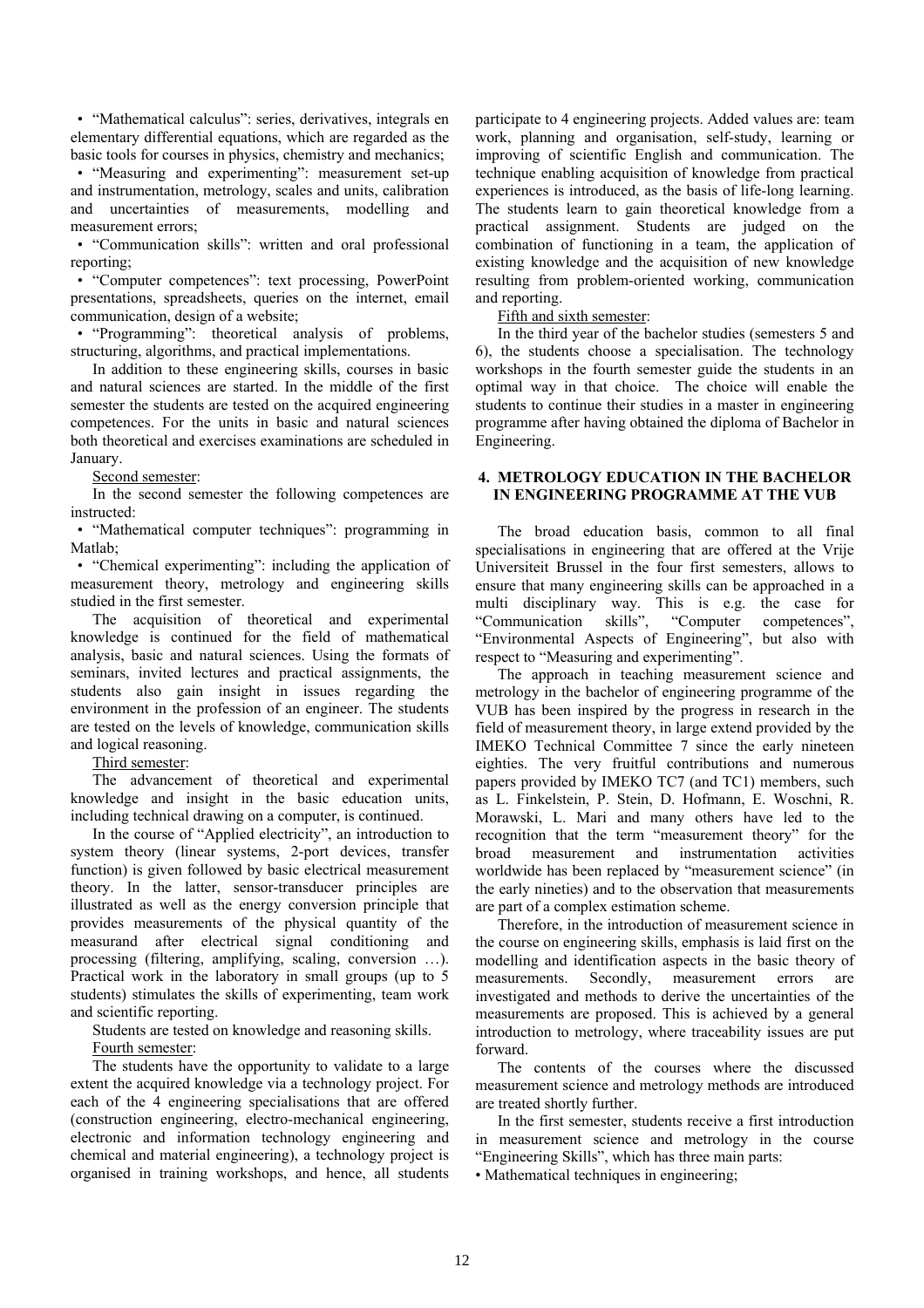• Professional communication, reporting and presentation;

• Measuring and experimenting. The course "Measuring and experimenting" helps engineering students to build up experimental research skills. This includes judiciously planning and performing an experiment, correctly gathering and analyzing the data, and drawing and reporting the conclusions in a proper scientific way. Hands-on experience with basic instruments such as e.g. callipers, a goniometer, a microscope, a multimeter (V, I, R, C, L), potentiometers, (digital) oscilloscopes, and a variety of sensors, are gained in the accompanying laboratory course. A study guide, which covers both the lectures and the laboratory work, help the student to achieve these objectives. The study guide also fulfils the need for self-training and self-evaluation.

In the third semester, in the course "Applied Electricity" the students have 14 hours lecture (from the 42 hours of this course) dedicated to metrology and the theory of measurements, followed by 6 practical sessions in the laboratory of half a day experimenting each. The content, skills and set-up of the experiments will be presented next and it will be shown that the structure of the set-up of the Technical Committees within IMEKO [9], [10] enables the education in metrology in focussing on the main topics, problems and novel realisations in the metrology related to work undertaken by academic institutions, research institutes and National Metrology Organisations. The structure and mission of BIPM is introduced, as well as the GUM [11].

The 6 practical sessions on electrical measurements are:

- Electrical power measurements based on Watt-meters for 50 Hz, 220 V consumer electrical power;
- Measurement of impedances using bridges;
- Accurate measurement of very low resistances using a double bridge (Kelvin bridge);
- Study of an operational amplifier used as amplifier, differential amplifier, buffer and integrator/ differentiator;
- Study of sensors (strain gauge, pressure, temperature, electric/magnetic field, magnetic fluxes);
- Precise measurements of DC voltages using potentiometers.

Since the students choose their specialisation field only from the fifth semester, in this course electrical measurements are studied that offer useful applications in all fields of engineering. The electrical power consumed by in house light bulbs are measured using the main  $220V - 50$ Hz power system available in Belgium (active, reactive,  $cos(\phi)$ , which will be of importance for future electromechanical engineering students. Impedance and low voltage measurements are important for future chemical and material engineering students, whereas several sensors are chosen in the field of construction engineering. The operational amplifier is modelled as an ideal two port system. It is also the first electronic component with which the students gain insight in electronics and discover the difference between the ideal model and the measured SISO (single input – single output) system. Other studied set-ups keep up the broad interest for all engineering fields. Obviously, all laboratory topics in this practical work show

their direct importance also to future students in electronic and information technology engineering, since they all are based on electric and electronic theories and applications.

The competences acquired for the experiments in the laboratory are highly appreciated by the students when starting to undertake the practical technology projects starting the semester thereafter (fourth semester).

In the course of the academic year 2008-2009 the board of the faculty of engineering has set-up a commission, under presidency of the author being also the chairman of the educational council for the bachelor in engineering programs (in Dutch, the ORBA: Opleidingsraad Bachelor), to revise and update the content of the chapter 'measurement science and metrology' in the course "Engineering skills" in the first semester. Since the impact of modern metrology, which manifestly originated from the research in measurement of electrical quantities (e.g. IMEKO TC4), mechanical quantities (e.g. IMEKO TC3 for mass, force, torque, TC5 for hardness, TC9 for flow measurements), thermal properties (e.g. in IMEKO TC12), also gains importance in chemical engineering (e.g. IMEKO TC24), in nutrition (e.g IMEKO TC 23) and environmental measurements (e.g. IMEKO TC19), it is proposed to illustrate better to the students the role of metrology in industrial activities, production and trading. Four new practical laboratory set-ups are currently under investigation and preparation; one for each field of specialisation in engineering at the VUB (electronics and information technology, electro-mechanical, chemical and material and construction engineering).

#### **5. CONCLUSIONS**

As a general conclusion on the education of metrology and measurement science and theory in the bachelor in engineering programmes of the Vrije Universiteit Brussel, one can state that the transformation of the engineering education from the Bologna declarations were used in an efficient way to propose to the students an attractive well balanced but broad study program. From experience gained from IMEKO activities by the Technical Committees (conferences, symposia, workshops) and the World Congresses, the new bachelor in engineering programme has adequately introduced modern metrology in the frame of measurement science, which should offer the students a sound basis for further continuing studies in a master programme, research (e.g. PhD), and hence, for their future career in human society.

#### **REFERENCES**

- [1] UNICA, network of the UNIversities of the CApitals of Europe: http://www.ulb.ac.be/unica
- [2] T.I.M.E. networks, Top Industrial Managers for Europe: https://www.time-association.org/aboutTIME/
- [3] French Decree of 11th March 1794 on the set-up of a new central school for public works: "Le décret du 21 ventôse an II sur la mission d'organiser une nouvelle École centrale des travaux publics"